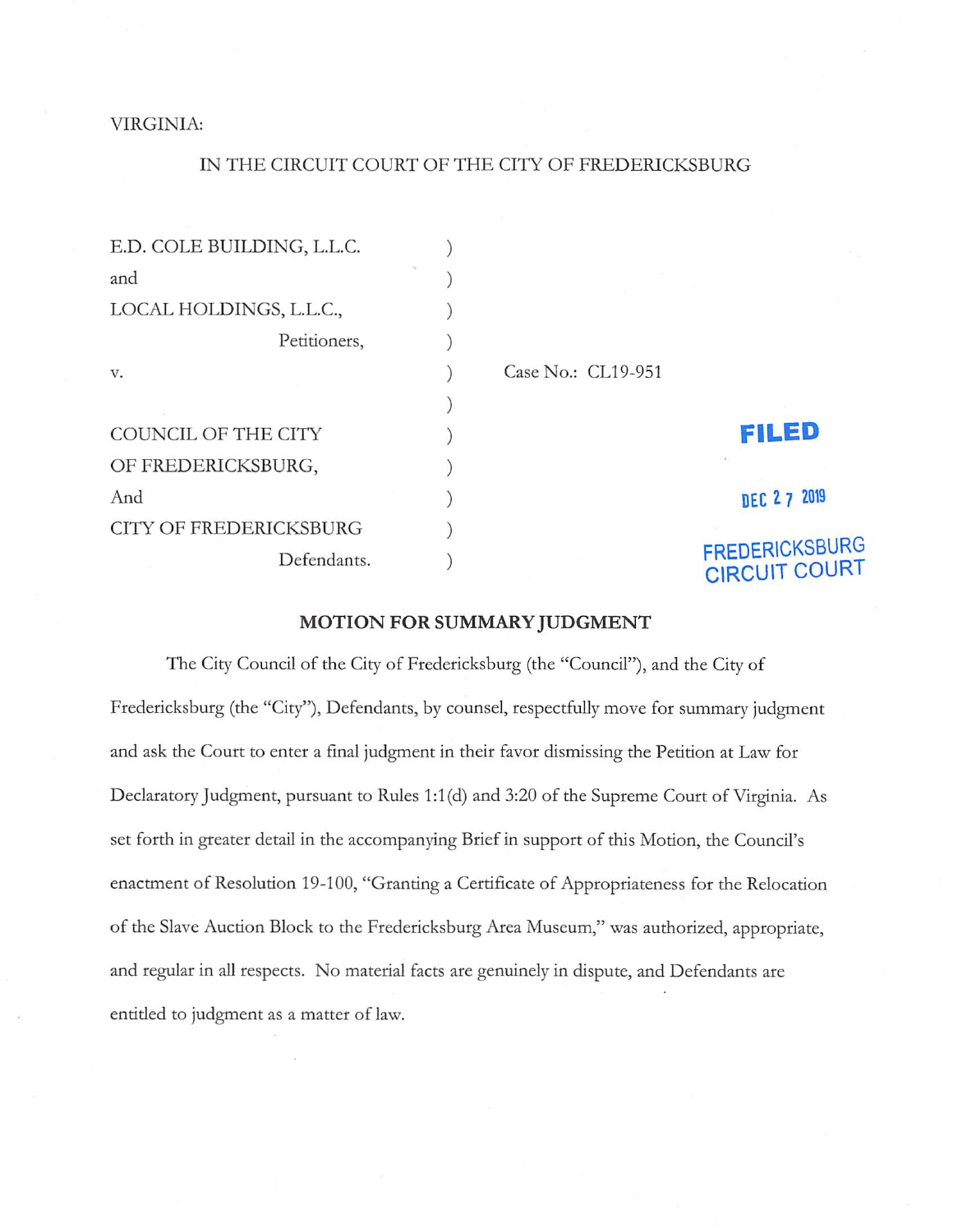Respectfully submitted,

CITY COUNCIL OF THE CITY OF FREDERICKSBURG

And

CITY OF FREDERICKSBURG

By: Counsel

Kathleen Dooley, City Attorney (VSB No. 25725) Dori Martin, Assistant City Attorney (VSB No. 84956) City of Fredericksburg 601 Caroline Street Suite 200B Fredericksburg, VA 22404 540-372-1020 - Phone kdooley@fredericksburgva.gov demartin@fredericksburgva.gov

George A. Somerville (VSB No. 22419) Saemi Murphy (VSB No.73281) Harman Claytor Corrigan & Wellman Post Office Box 70280 Richmond, VA 23255 (804) 747-5200 (Telephone) (804) 747-6085 (Facsimile) gsomerville@hccw.com smurphy@hccw.com

Counsel for Defendants